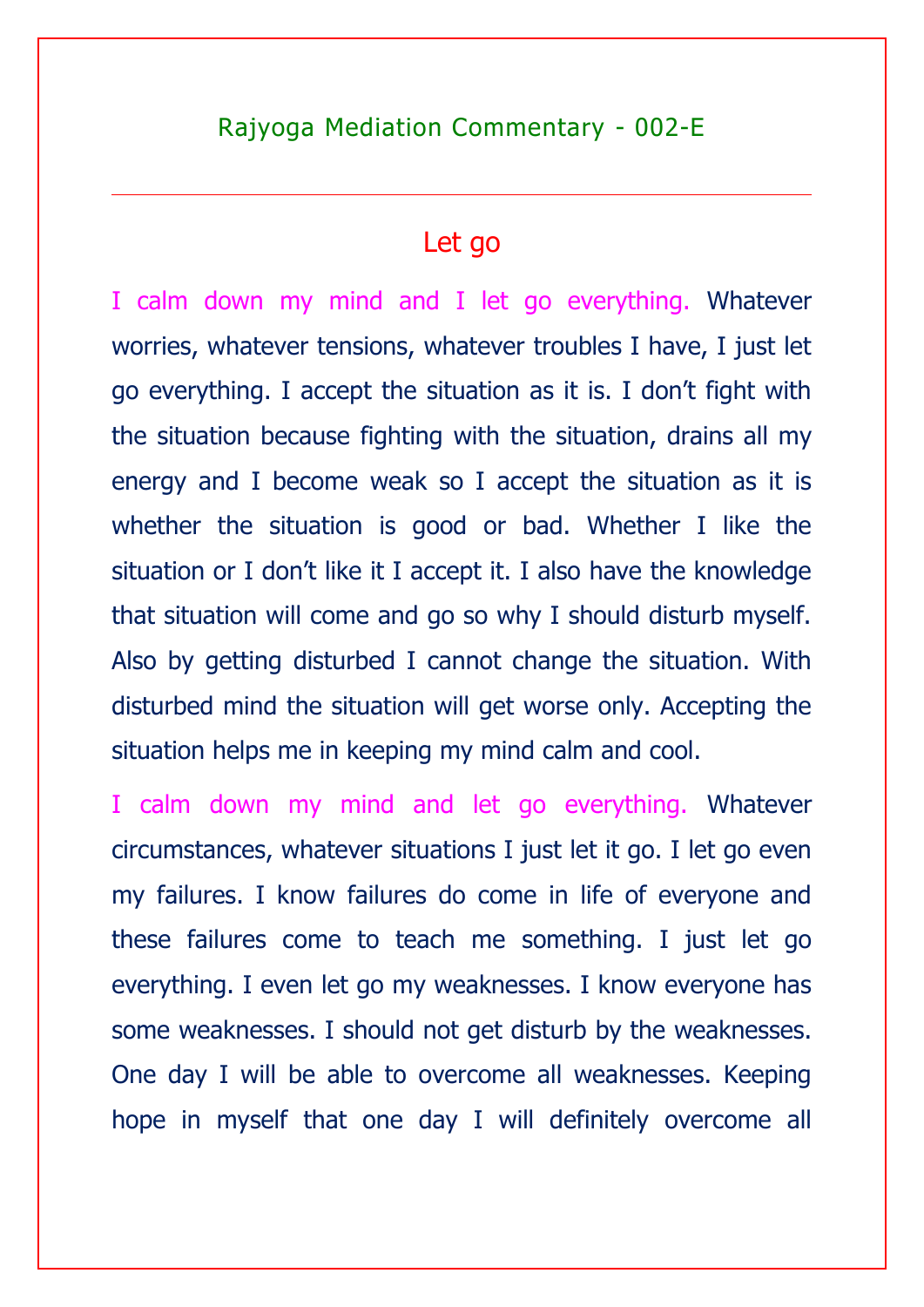weaknesses. Things don't move as per my wish, everything takes time.

I calm down my mind and let go everything. So I should not look at failures of present because they are laying foundation of success in future. Failures are good teachers they teach me where I need to improve. So now I take failures in positive way and calm down myself. Main thing on which my focus should be is that I should not get disturbed by anything and remain stable. Whatever is happening, let it happen.

I just let go everything. I should not worry for future also. Whatever is there in drama that is going to happen. I cannot change the drama. The only thing which is there in my hand is my mental state, my own thinking. I can control only my thinking and by accepting the situation

I calm down my mind. I let go my old beliefs. The beliefs which trouble me, I let them go. I let go my mistakes, I know I have done blunders in my life but instead of getting affected by mistakes I just let them go. I know I have to pay big price for my mistakes but let it be. Now I cannot change my mistakes, what I can do is to accept the mistake done and let it go so that it no longer troubles me. I know mistakes do happen in life. In the path of perfection, time come when mistakes occur but I should not get disturbed by them. I should learn a lesson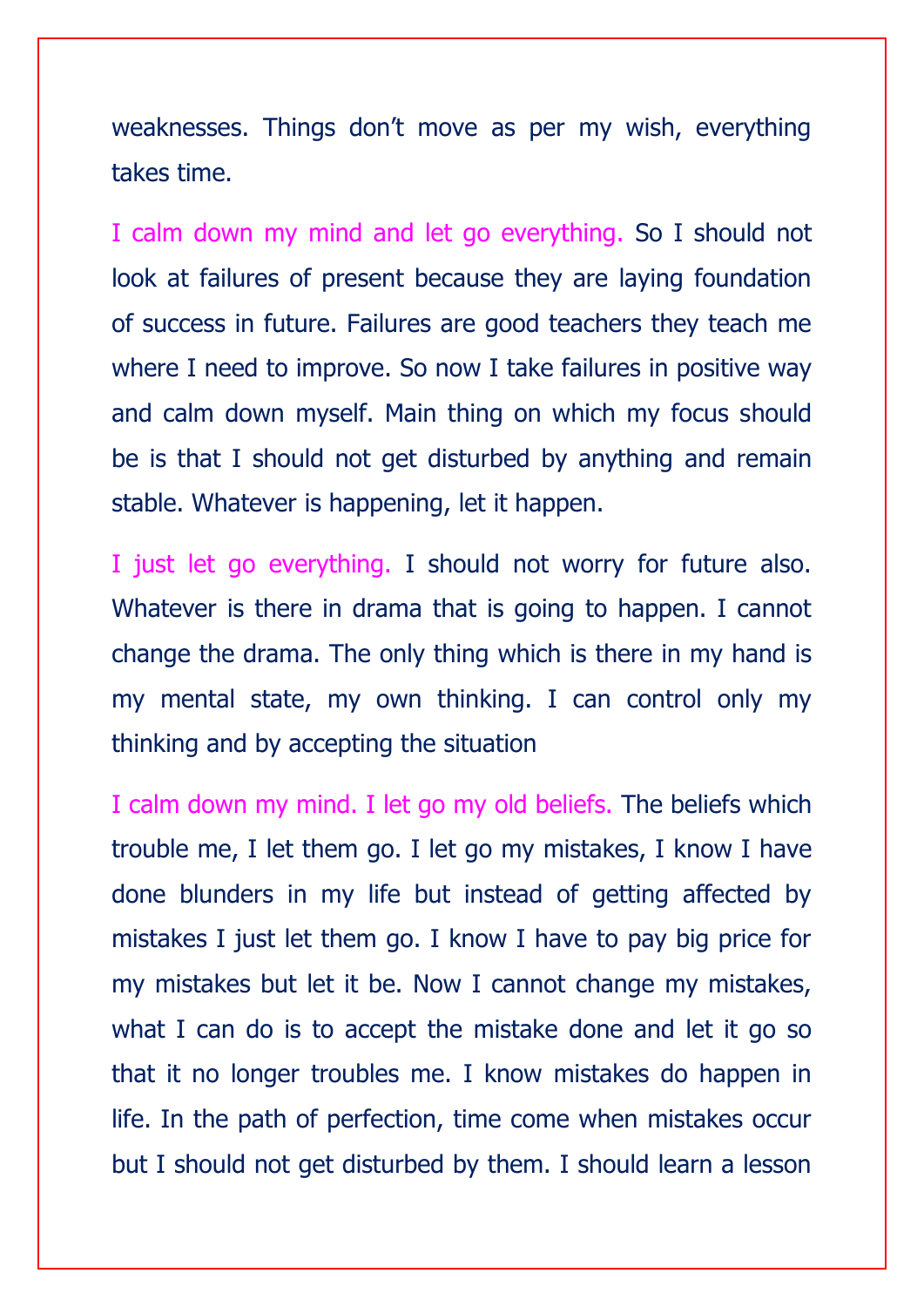from them, so that they don't repeat again. I should not take things so seriously that it starts affecting me. I just let go everything and accept everything as it is.

I let go all expectations, I know non fulfilment of expectations cause hurt. So I let go all the expectations, expectations from self, expectations from others, expectations from situations, expectations from god. I just let go everything. I even let go this expectation that everything good should happen to me. I know that life is a series of events, in these events some events are good, while others don't seem good to me. But I just accept the situation as it is and let go everything. In this way by accepting the situation and keeping a hope that everything good will happen in future, I have attained a peaceful state of mind. I enjoy this peaceful stage. Omshanti…

#### Charging the Soul to Play Role in Better Way in World Drama

I am a soul. I am an actor in this world drama and I am playing my role through this body. This corporeal world is my work place. My original home is far beyond this world. My home is beyond these five elements and I cannot reach there by using any physical means. To reach my home I have to use my spiritual powers mind and intellect. So now I use my mind and intellect to reach my home, shantidham. This is world of peace,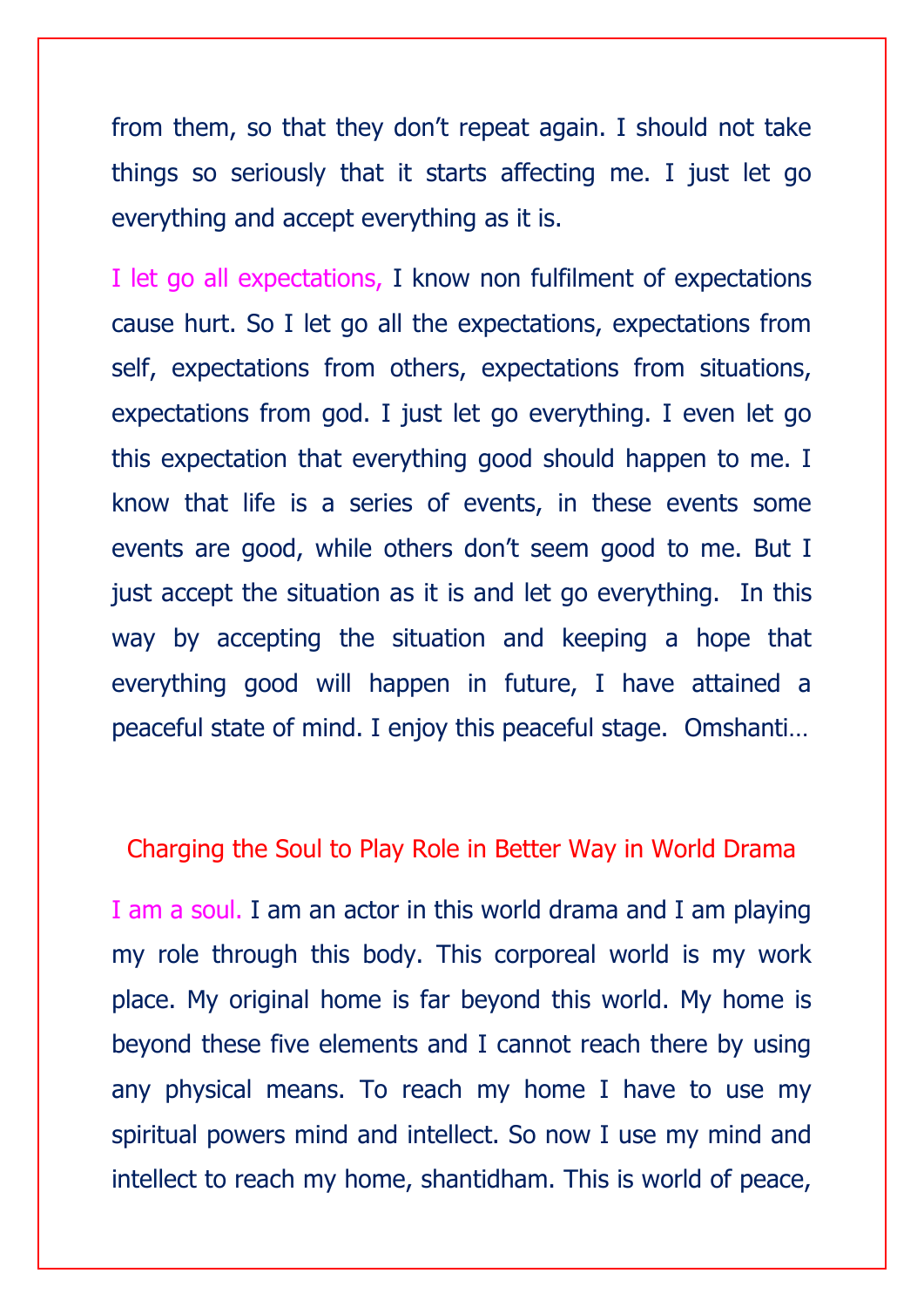where all around there is complete silence and peace. After reaching my home, I am enjoying the silence.

I am silent, calm and still. I am feeling the vibrations of peace coming from some particular place in shantidham. When I focus my attention towards that point, I see shivbaba, the supreme light, the bright shining divine star. He is very tiny point but he is the supreme source of peace. He is father of all souls and now I am looking at supreme father in shantidham, the abode of peace. This is silent world and I silently watch father. I am there with him. I have nothing to say to him. As after coming here and meeting shivbaba, all my desires have fulfilled automatically. This place is beyond sound and I am silently watching supreme father. I have become speechless in front of him. I am in region of light and here everywhere there is light and only light. Here I am with shivbaba, the supreme power who is remembered by all souls of world. Very few people know him as he is but everyone remembers him. He is so powerful that everyone receives power and energy from him but still his energy don't deplete. I am in close proximity of him and so I am feeling very high energy from him. At present I am in direct field of shivbaba. I am feeling strong vibrations coming out from him. The strong vibrations of shivbaba are charging me making me strong and powerful. Shivbaba you are highest of high and in your company I also feel high. Shivbaba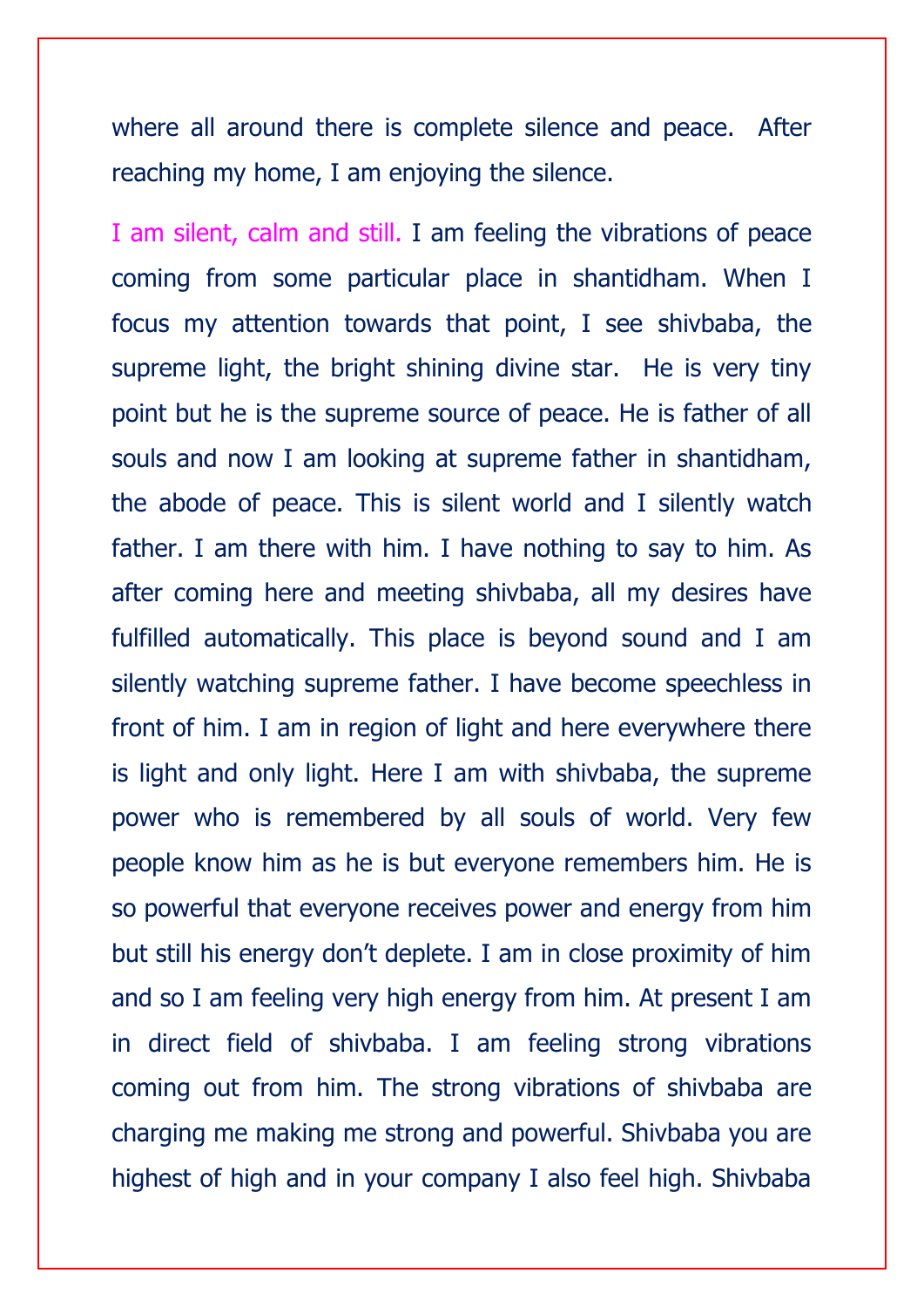whenever I come in your company I feel so good and my mental state changes completely. All my worries, tensions slip away and I feel light. Shivbaba it is such a beautiful experience to be with you. Nothing can be compared with this experience. Baba I automatically feel elevated in your company.

Baba you have given me true knowledge. You have told me that whatever is happening in this world is as per plan of drama. This drama is perfect and it cannot be changed nor it can be questioned. Whatever is happening, everything has a reason. If I understand reason behind any scene of drama, question will not arise in my mind. Baba application of your knowledge calms down my mind and the chattering of mind stops. Shivbaba, in your divine presence, I understand the divine laws. Knowledge is called strength. Application of your divine knowledge in life makes life easy. Shivbaba I am very much grateful to you that you have given me your divine knowledge. Your knowledge has open up my mind and now I am able to play my role in world drama in better way. You have taught me not to get disturbed by looking at any scene of drama and play role in detached manner. After getting charged completely , I am going back to corporeal world to play my role. Omshanti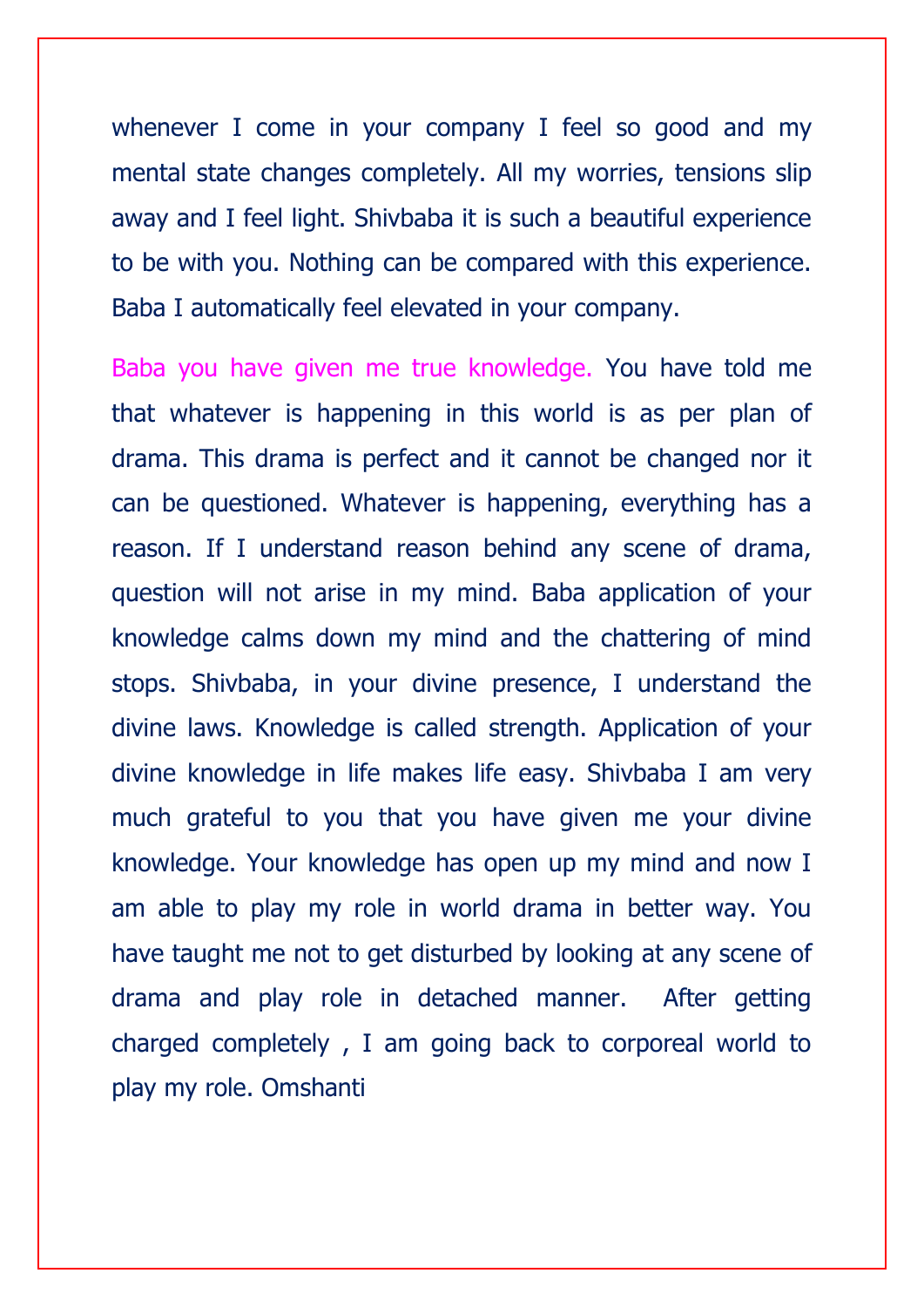#### Giving Sakash to Globe

I am a soul. I am a point of non physical light. From me the light is coming out and spreading in all directions. I see myself as separate from this body. This body is separate and I am separate.

I am immortal soul. This body is mortal but I am immortal. I the soul, I am not from this world, I am from world of souls. I am from world of peace. I have come to this world to play my role in this world and once all my roles will finish and this world drama will come to end, I will go back to my world to take rest and get prepared for new drama. Now I have this knowledge that I am an actor and now also mentally I can cut off from my role, cutoff from this corporeal world and mentally I can reach home. Now I decide to cutoff myself from my role and this body which is my costume. Once I cutoff myself from this body and my role, mentally I can reach my home, the world of silence. Now I have reached my home, paramdham, where every where there is peace and silence.

Here I am in my silent stage. There are no roles to play, no action to be performed. I am in my complete silent stage, full of peace. I am enjoying this stage. Here in this sacred and peaceful world, I see shivbaba in front of me. He is shinning like a bright star radiating peace, love and happiness. I am in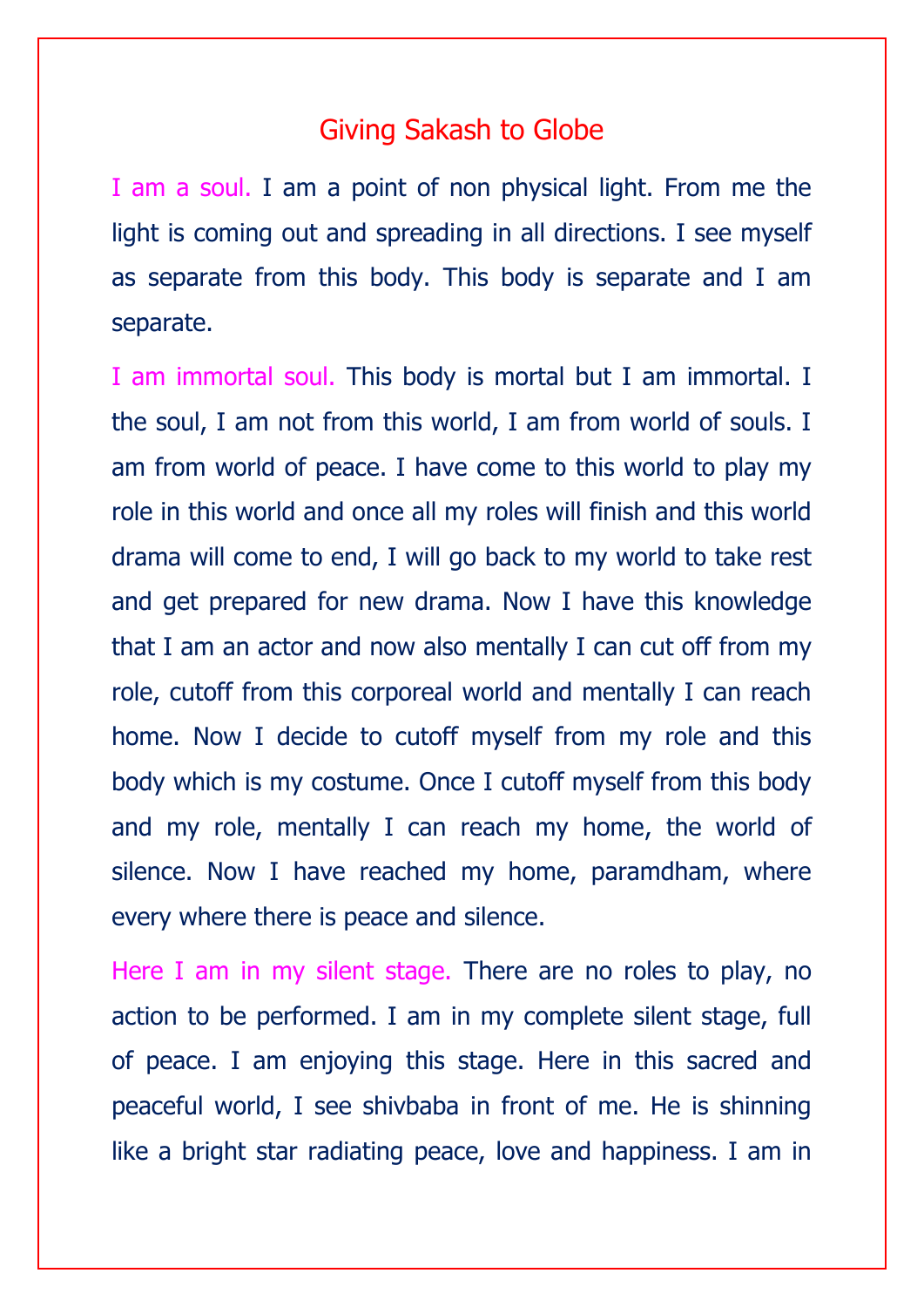front of Baba. Baba is showering his light in all directions, his vibrations are very powerful. I am in light of Baba absorbing his energy of love. Shivbaba is supreme source of all positive energies and I am receiving all his energy. I am getting completely charged in the light of Baba. Now after getting charged fully I go to subtle world and enter my subtle body. Just as I enter my subtle body, the whole body illuminates and golden light start coming out from all parts of body. Now I invite Shivbaba to come to subtle world, and on my request Shivbaba descend down from paramdham and stay just above me showering his divine light and might.

Now both of us travel to corporeal world and we stand just in front of globe. From shivbaba the light is coming to me and from me the light is reaching the globe. The globe which was dark and gloomy is now becoming bright on receiving the golden light from me. I am focusing the golden light of Baba to whole globe. On receiving these vibrations, souls are becoming golden. All the souls start feeling good. Their mental status is now getting elevated and they are experiencing peace and happiness. Thus all the souls residing in globe are getting charged on receiving these vibrations. After charging all the souls of globe, I return back to corporeal world in corporeal body, ready to play my role with new zeal, enthusiasm and new outlook.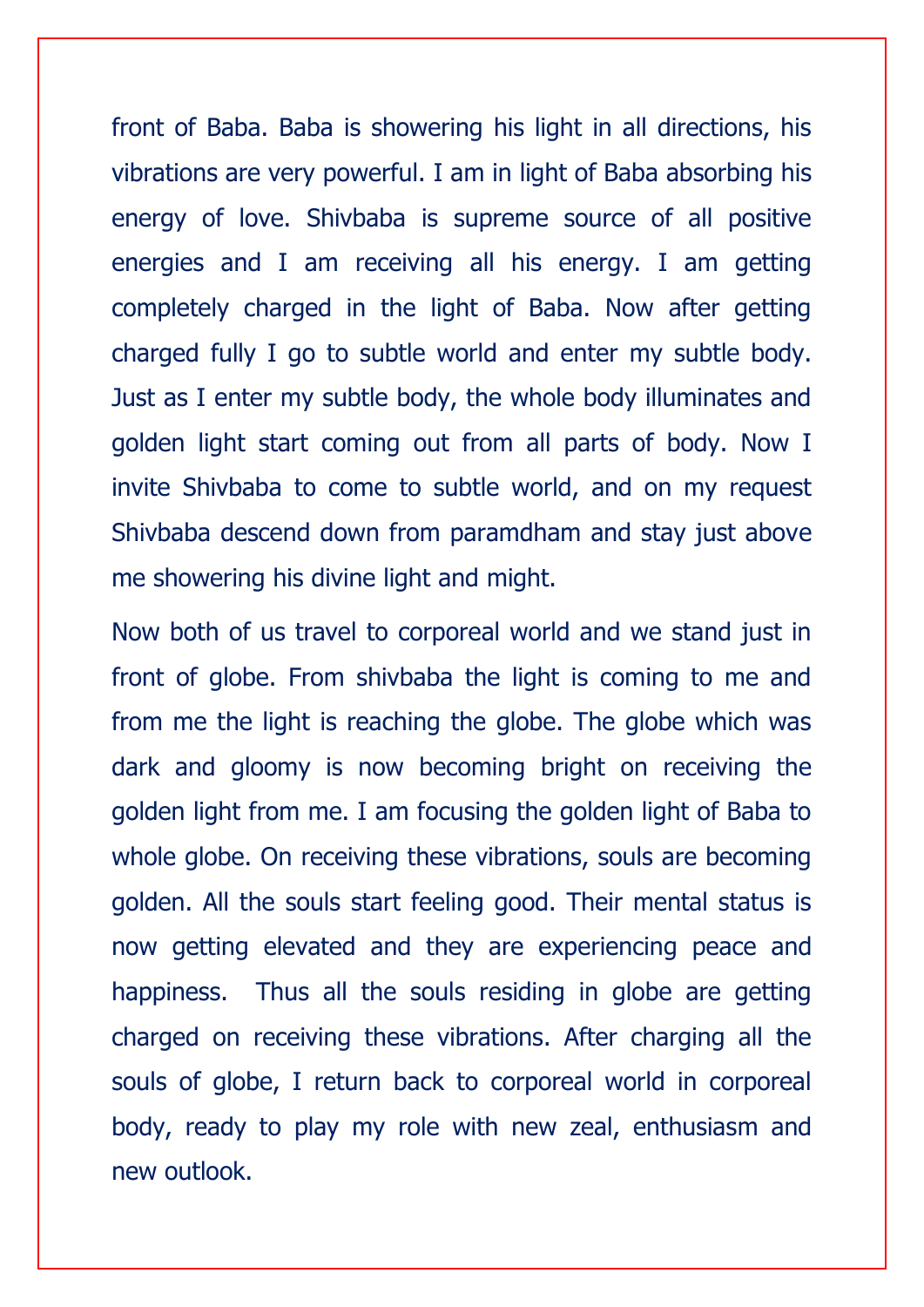### Life force energy

I am a soul. I am being of light. I sit in the centre of forehead. Sitting in the centre of forehead, I spread light of life to whole body. Each and every cell of body is receiving life force energy from me. This energy is also spreading out from my body. The life force energy is giving power to all cells of body for their proper functioning. This life force energy maintains equilibrium in body and keeps all organs in working condition.

I the soul, I am sitting in the centre of forehead. Sitting on the throne of forehead I am transmitting the life force energy to each and every cell of this body. The infinite source of this life force energy is shivbaba who resides in paramdham. With time the life force energy depleted in me and therefore to regain the same life force energy I have to go to paramdham and collect life force energy from supreme source shivbaba. In order to go to paramdham I have to cutoff myself from this body and move towards the soul world, the world of perfect peace and silence. This place is full of life force energy. Each and every particle of this place is charged with life force energy because here reside the supreme source of life force energy.

After coming here I start pulsating in the vibrations of life force energy. Now I focus my attention towards supreme source of life force shivbaba. He is point of light but he is infinite source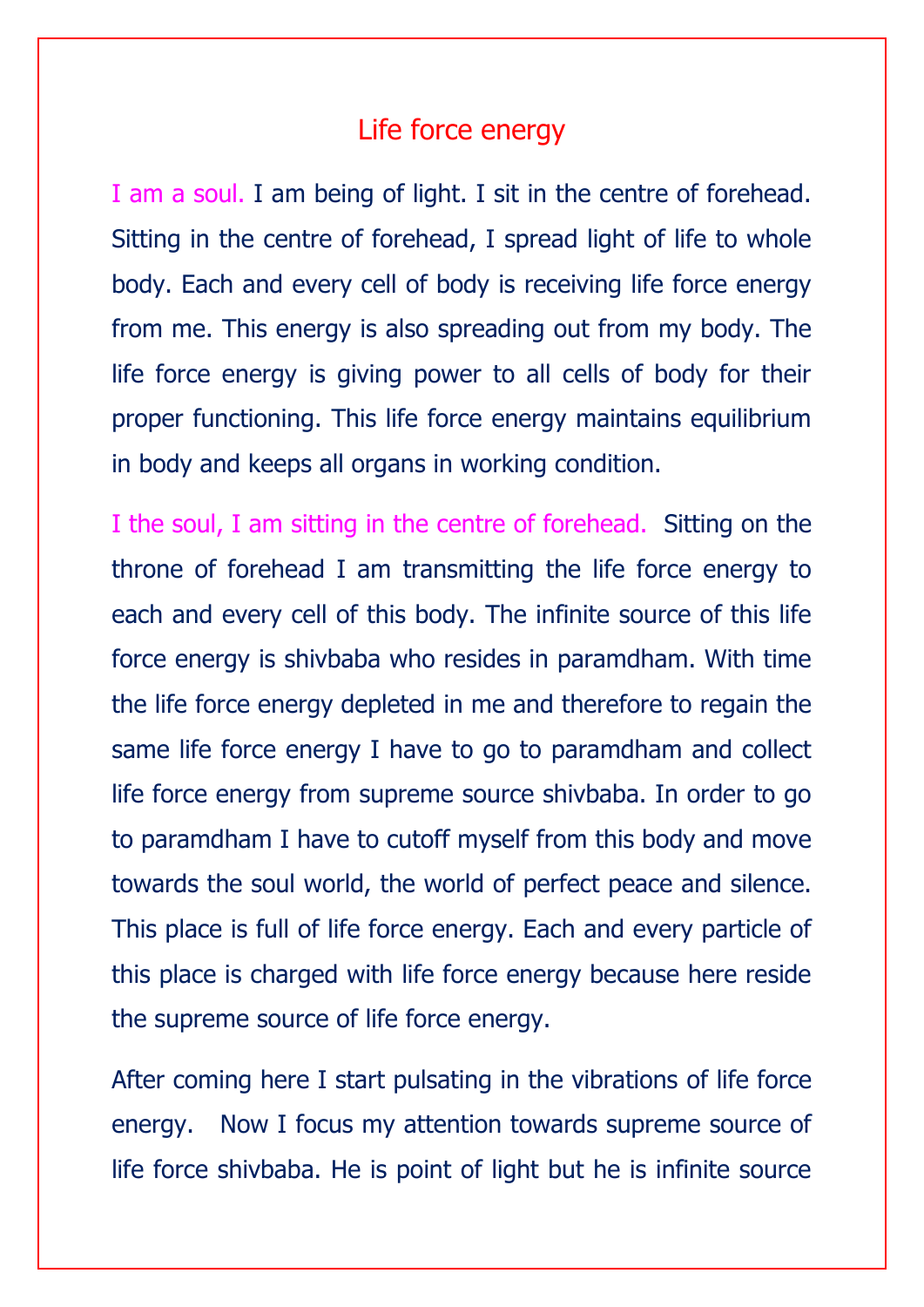of life force energy. All the souls of universe receive life force energy from him but still his energy never deplete. I am in front of this supreme source of life force energy. I just stay in front of him and I start getting charged with the life force energy. I am regaining all the energy which I had lost by taking many births. I am feeling very charged. I am with supreme life force energy source. It is such a nice feeling to be with him and getting charged.

Now slowly I move closer and closer to him and as I move closer I feel his strong field of life force energy. I move still close to him and touch him. On touching him, all the life force energy from shivbaba start coming to me and within a instant I get charged completely. I feel so good on getting charged completely. Oh my sweet Baba I am so much thankful to you for charging me completely. After coming in cycle of so many births and deaths, my energy was very low and I could not sustain anymore but now you have charged me. After charging now I am feeling better.

Now I return back to corporeal world in corporeal body and sit on the throne of my forehead. Sitting here I now radiate the life force energy to all organs and cells of this body. I can clearly feel the life force energy radiating from me and flowing in all parts of body. The life force energy is rejuvenating each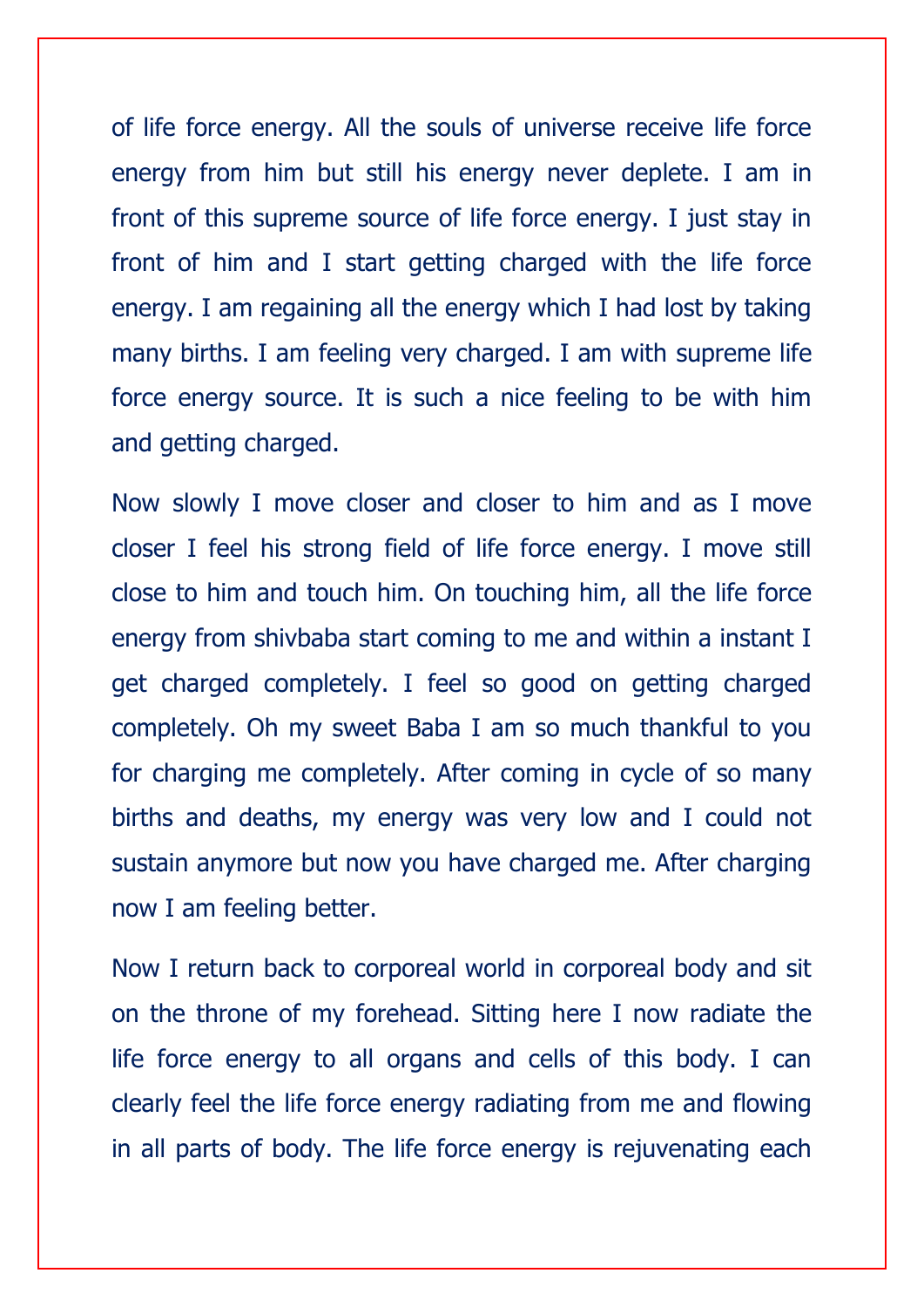and every organ and making them healthier. The life force energy which I have accumulated from shivbaba is charging each and every particle of this body. Each and every particle is now pulsating in this energy. The life force energy is improving the functioning of all organs of body making them work in efficient way. All the systems of body are now working properly and this body has become healthy again.

## Angel of Purity

I am an angel of purity. My body is made of light, pure white light. All the organs of body are also made of light. From me the vibrations of purity are continuously emitting and spreading all around. These vibrations are also coming out of this body and forming a layer of pure light all around my body. This light is spreading in atmosphere making the whole atmosphere serene.

I am very pure. My feelings are very pure. I have good wishes for everyone. I am free from negative feelings of hatred, jealousy, fear, anger etc. These negative and vicious feelings make vibrations impure. At present, the whole world is filled with these negative feelings and thus they are polluting the atmosphere. I being angel of purity have to make atmosphere pure so that this world can again become heaven and everyone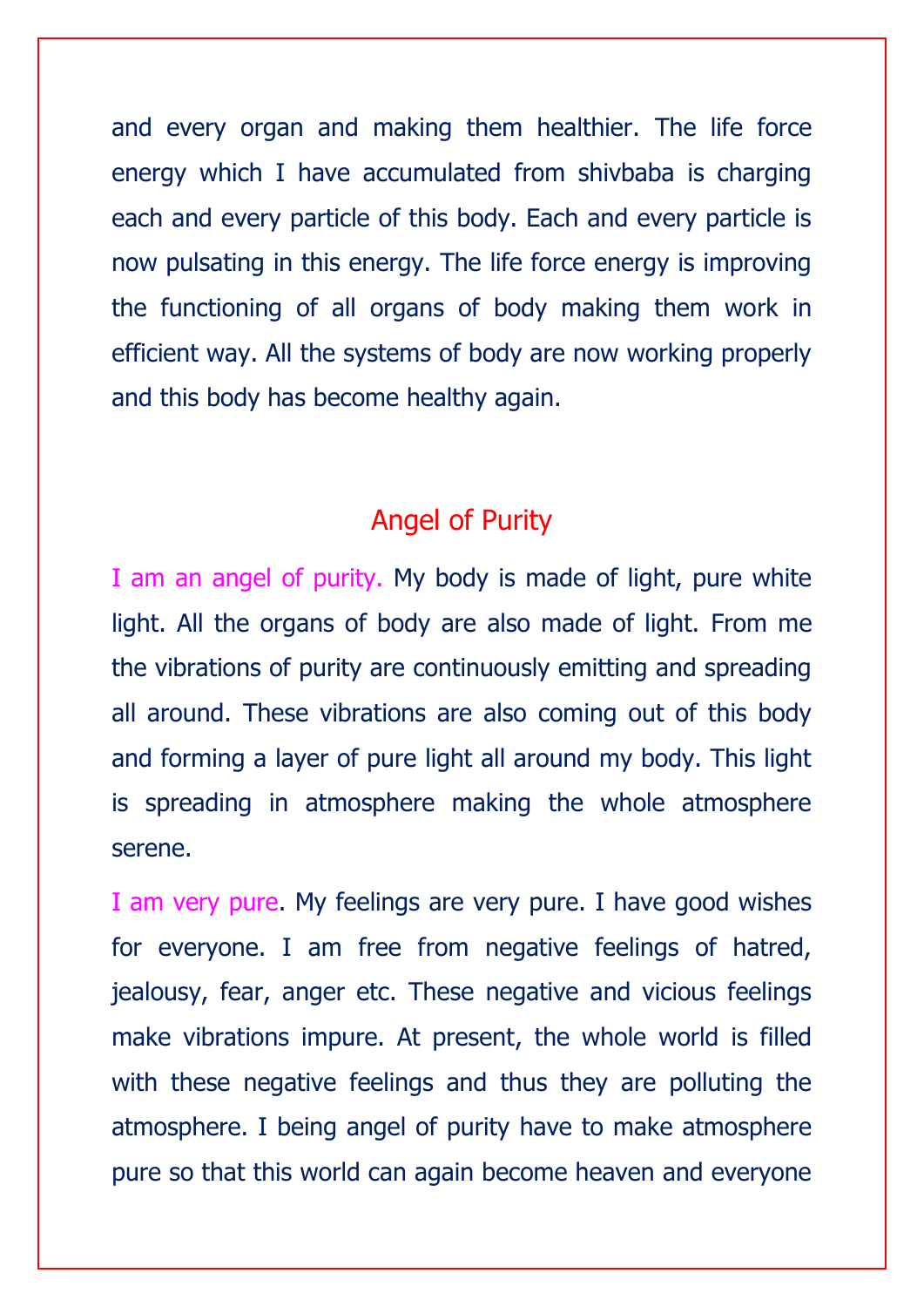can live happily in this world. Now I the angel of purity invite my father shivbaba to be with me because he is the only source of purity in whole universe. I will be able to make this world pure by taking the light of purity from shivbaba and giving it to other souls.

With deep love and affection I invite shivbaba to come down here so that I can connect with him and receive his pure light and spread it all around. My deep love and affection has compelled shivbaba to come down and he is there just above me showering his light of purity. I am sitting under the fountain of light of purity of shivbaba. Baba's pure white light is continuously falling on me and making me feel light. My level of purity is increasing and continuously my light intensity is increasing just like by increasing current in bulb its intensity increases similarly by receiving the current of purity from shivbaba my light is increasing. Now automatically this light is illuminating the whole atmosphere around me and in the influence of this light the darkness of impurity is getting away. As light of sun contains both heat and light similarly the white light of purity which is coming to me from shivbaba also contains these affects. The light is removing the darkness of impurity and heat is burning down the germs of vices. So the whole atmosphere is becoming pure and serene. There is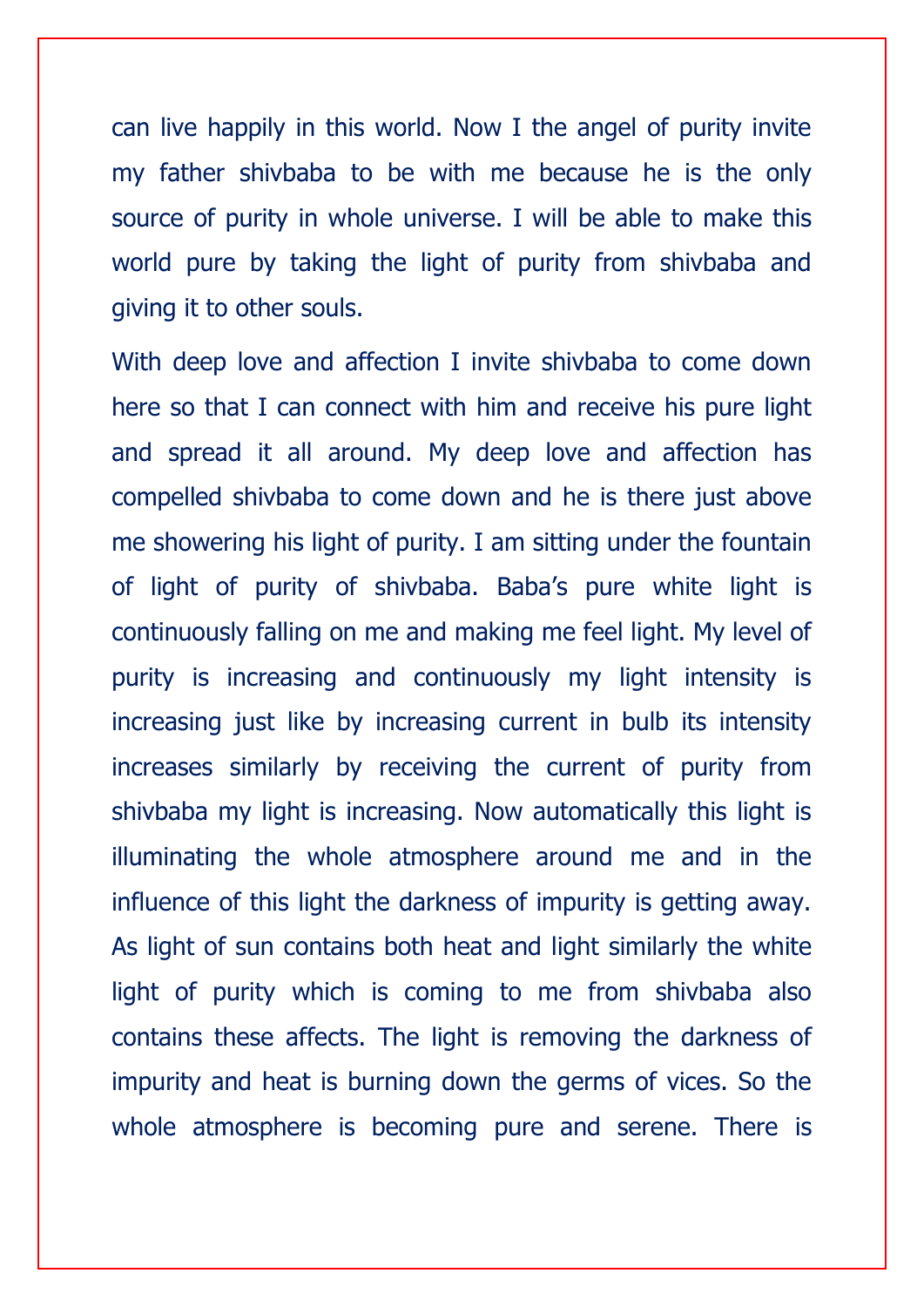continuous shower on top of my head from sun of purity shivbaba like a fountain.

I am enjoying this experience of being with shivbaba. It is real fact that I am with god. I can feel his presence; I can feel his divine vibrations. His vibrations are so pure that all the impurity of world is getting destroyed in seconds. Just like a strong laser beam destroys anything in seconds similarly my shivbaba's pure light is destroying all impurities within a second. I am continuously spreading the light of purity of shivbaba in whole world.

Shivbaba I am greatful to you that you have made me your instrument for spreading the light of purity in whole world. Shivbaba as you have told number of times that the foundation of peace and prosperity is purity. In present world people don't have real peace because they lack the power of purity. Baba purity only can solve all the problems of world so shivbaba considering myself as your instrument I am spreading your light of purity to whole world. This light is bringing peace in the life of people for which they are longing for long time. This light is removing the impure feelings within human souls and generating pure positive feelings. This light is developing feeling of pure love for one another in the hearts of human souls. I am only an instrument of shivbaba and shivbaba is getting his job done through me. I am so lucky that shivbaba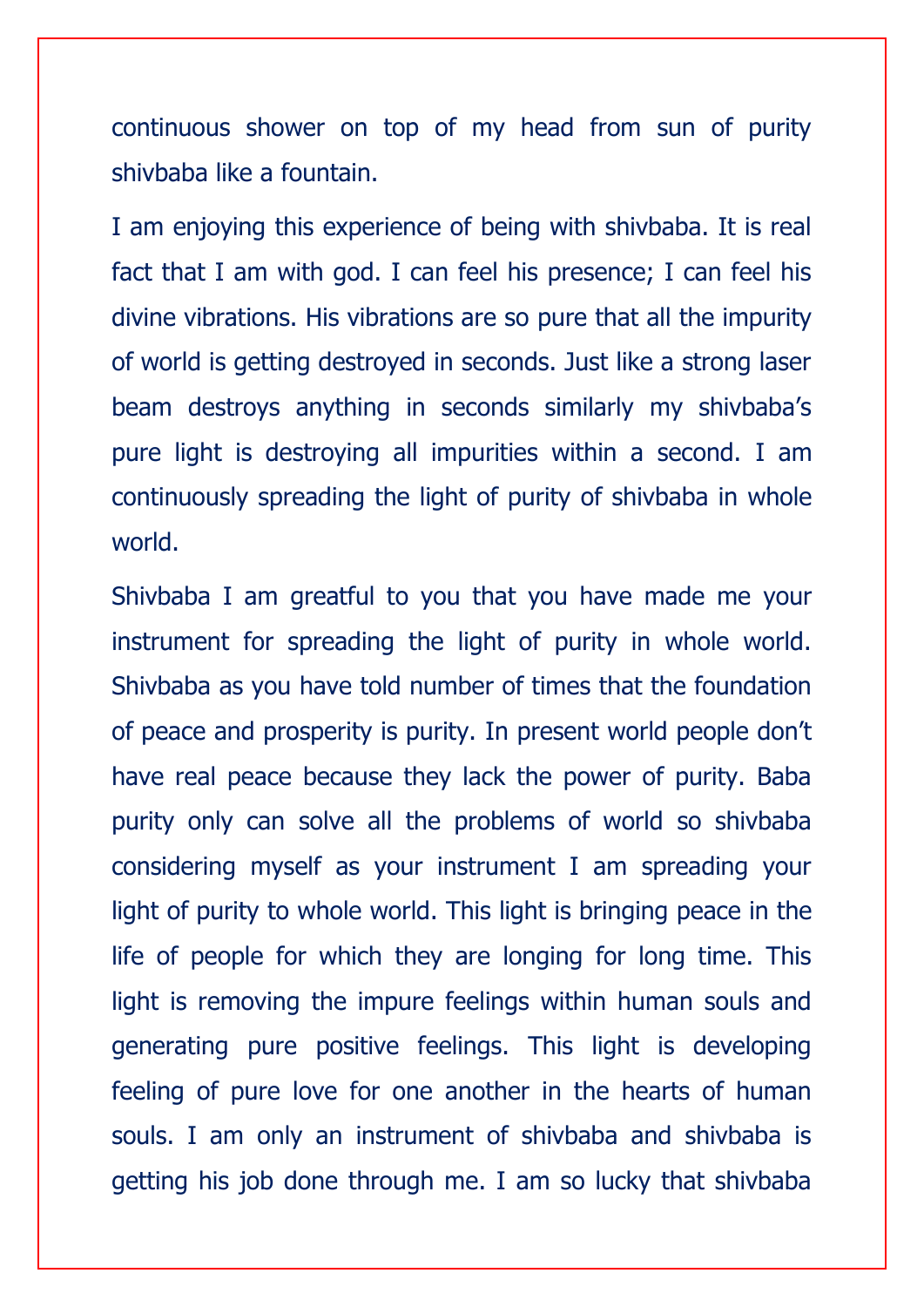has chosen me as his medium for spreading his light in whole world. I am fully confident that these divine light waves will change the whole world and bring new golden aged pure world back on this earth.

# Angelic Stage

I am an angel. I have body made of light. I am very light. Light in mental state. I have no worries, no tensions. I am so light that my presence itself makes other light. In this body of light, all the organs are also made of light. There is an aura of light all around me. I am an angel of purity. I have good wishes for everyone and naturally pure vibrations are coming out from me. I am flying in the sky and slowly I am rising high and high until I cross the boundary of earth and reach open space from where I can see all the planets and whole solar system. I can clearly see the earth, moon, sun and other planets.

I stay here for some time and after some time I start my onward journey again. I am again flying and rising higher and higher. Now I enter into another region where everywhere there is light and only light. Bright white light, cool white light, silvery white light as if thousands of moons are shinning in the sky. This is subtle world, the world of angels. I feel so good after coming here. Now I see all around me, there are many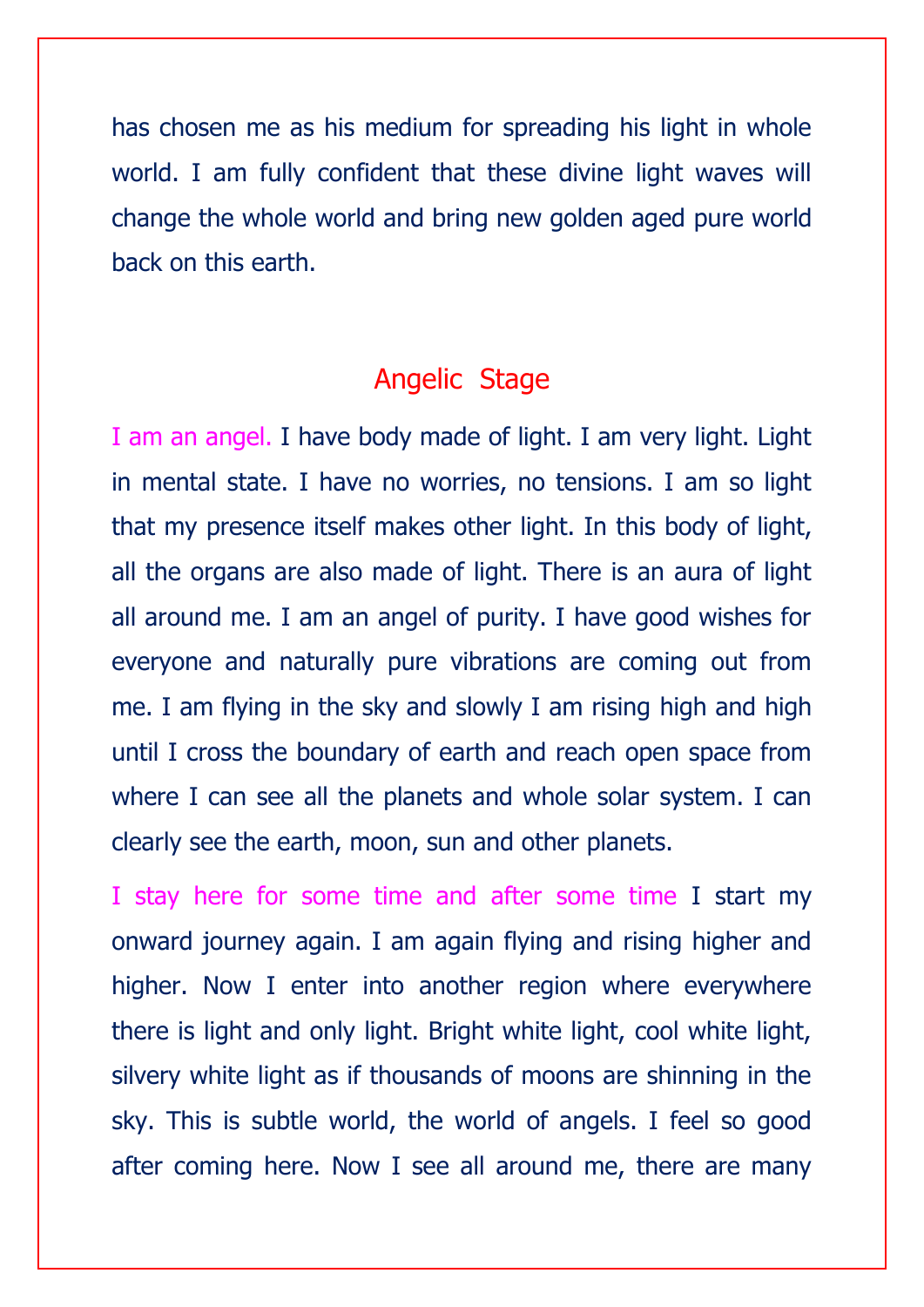angels all around me. Among those angels I see one very bright angel in whose forehead a very bright point of light is sparkling. That angel has lot of attraction and I feel attracted towards him. I feel as if I am getting pulled by the strong magnet. Now I am in front of that angel. That angel is my beloved Baba.

Baba is giving his loveful dristi to me and takes my hands in his hands. I feel as if Baba has taken all my worries. I am just looking at the eyes of Baba and Baba is continuously showering his light on me. I am feeling so happy in the company of Baba. Shivbaba it is my great fortune that I am with you. I am deeply immersed in the love of Baba. Baba is giving so much love to me and I am getting completely fulfilled. I am getting filled with the power of peace. Now Baba puts his hand of blessing on my head and gave me blessing to become successful in all my efforts. From hands of Baba light rays are coming and entering inside me. The rays are filled with the power. Baba says sweet child I am there with you all the time and you should not worry at all. Now I the angel put my hands in the hands of Baba and surrender everything to him. Baba also lovefully takes my hands in his hands and giving me solace saying sweet child now you have surrendered me everything and therefore now it is my responsibility to take care of you. I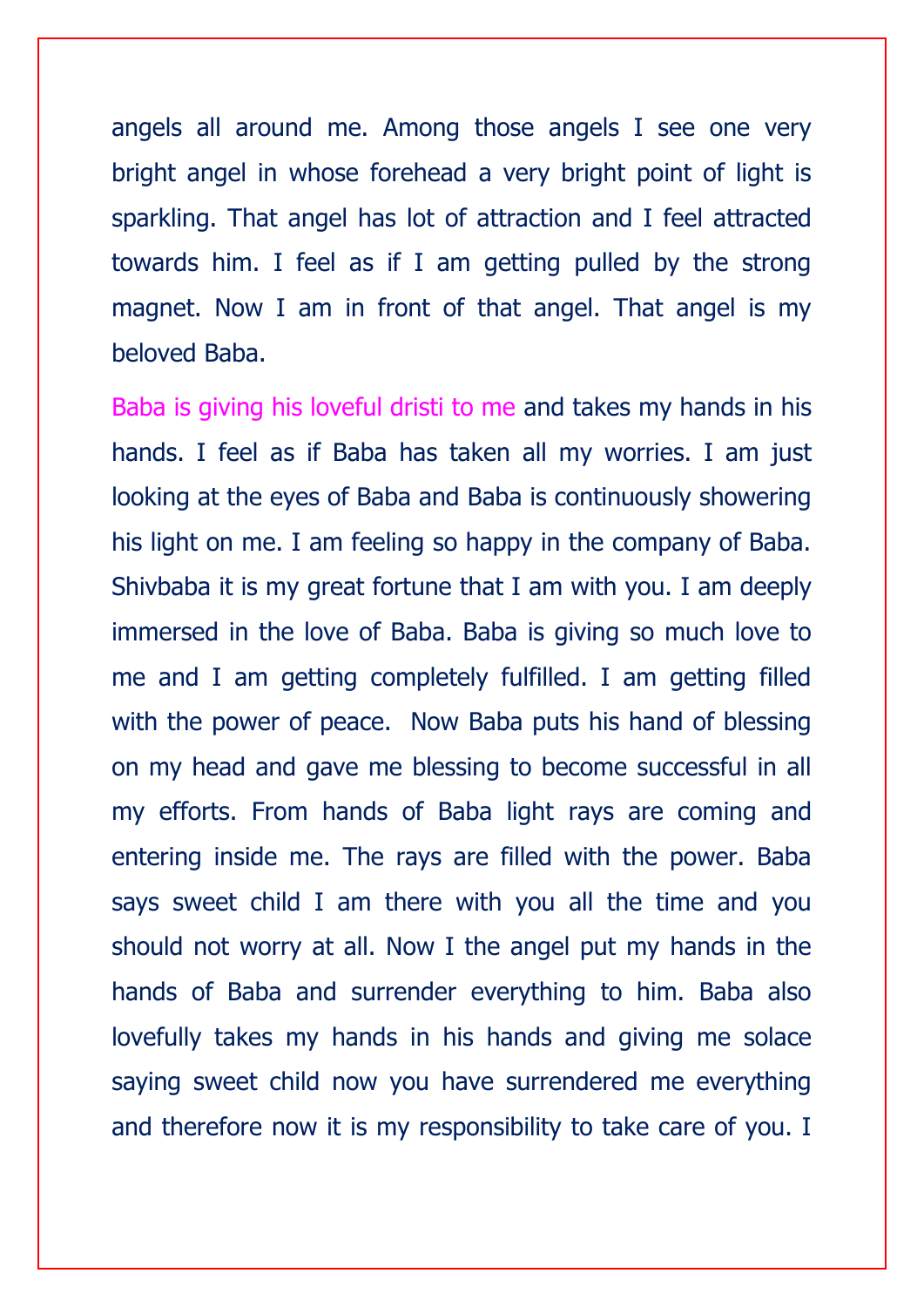am feeling so good after surrendering everything to Baba. I am so light and carefree.

Now I have become lighter. Baba now takes me to a garden in this subtle world where different beautiful flowers are blooming and their fragrance is spreading all around. I feel so good after coming here along with Baba. Baba now indicates me towards a swing and both of us move towards that swing and sit in that swing. Now automatically that swing start swinging. I am enjoying the swing along with Baba. I the angel I am with Baba swinging in the swing. How beautiful are these moments which

I am spending with Baba. I am swinging the swing with highest authority of the universe. Now Baba takes me to small hillock. Myself and Baba are standing above it and now Baba gave indication to me to see below the hillock. As I divert my attention downwards I see so many souls crying with pain and suffering. Baba indicates me to give sakash to these souls. After receiving instructions from Baba I focus my attention towards these souls and start giving pure vibration to these souls. From each and every part of my body divine pure vibrations are emitting and reaching these souls making them feel peace. I am with Baba in his strong field of divine vibrations and I am diverting the divine vibrations of Baba towards these souls. These vibrations have deep impact on these souls and on receipt of these vibrations they are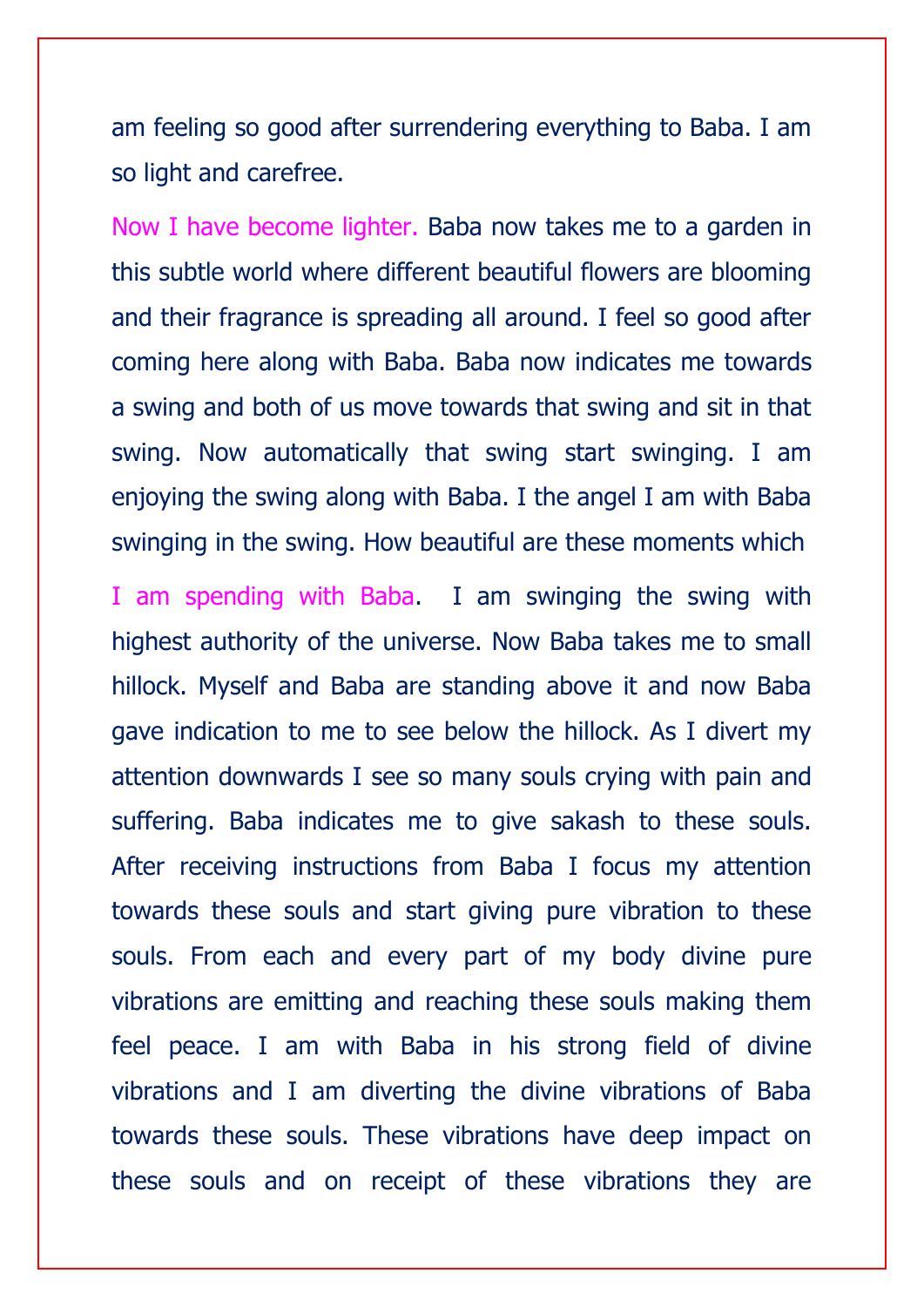forgetting all their worries and pain. They are becoming happy. They are now relieved of all their worries and a smile is coming in the face of these souls. They have now become happy and contended. I the angel I am so much thankful to Baba that Baba has made me instrument for serving these souls. After serving the souls, I return back to corporeal world and enter in to corporeal body.

# Giving Vibrations of Peace to Globe

I am a peaceful soul. My original nature is peace. I am quiet and silent. I am calm and peaceful. My thoughts are slowly reducing. There is natural calmness in my thoughts. Naturally they are slow and elevated filled with positive emotions. Slowly the speed of thoughts further reduces. The reduced speed of thoughts is taking me towards silent stage, quiet stage until all the thoughts subside completely. All the tensions, worries are associated with thoughts. By reducing thoughts and giving them proper direction I have become free from all tensions and worries of life. I have to take things as they are, I don't have to struggle for anything. Struggling drains the energy and takes thoughts in negative direction. Now by reducing thoughts and giving them proper direction, I have stopped draining of energy.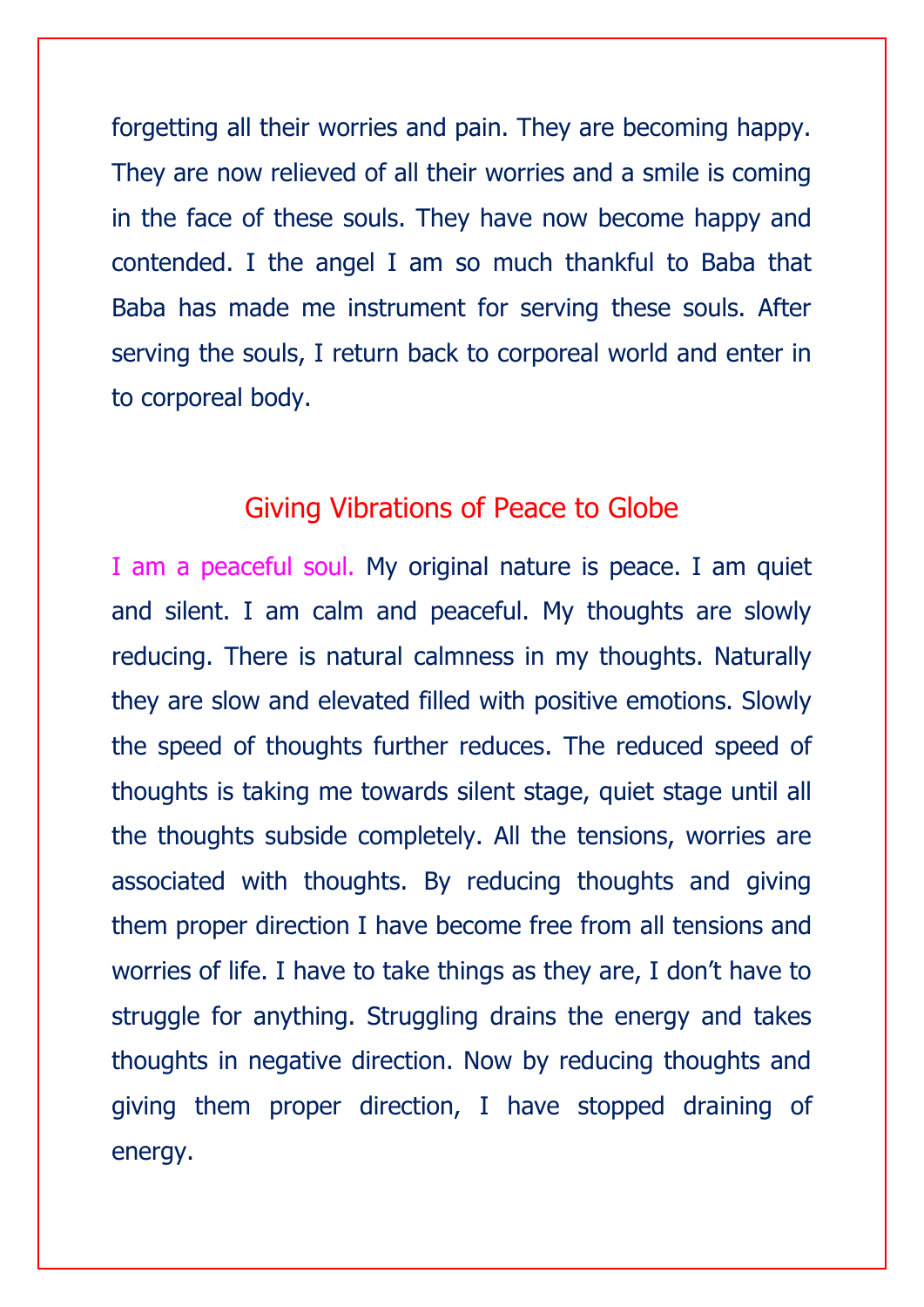I the soul, I am in my peaceful stage. Now in this peaceful stage naturally vibrations of peace are spreading out from me. As sun automatically spreads light and heat all around, I am also spreading peace. I am spreading the light of peace all around sitting in the centre of forehead between two eyebrows. My original nature is peace, my natural nature is peace. From me the vibrations of peace emit and spread in all the directions. An aura of peace is present all around me. This aura is extending in all directions. The vibrations of peace are continuously emitting and spreading all around the world, touching souls staying in different corners of the world. These vibrations are calming down souls making them feel inner peace, real peace. In the influence of these vibrations they are forgetting their tensions and worries and feeling peace. A deep feeling of satisfaction is emerging within them.

Now I am feeling the presence of Shivbaba, he is present right above me. Shivbaba has come down to help me in spreading the vibrations of peace all around the world. Baba is giving his divine vibrations to me which I am spreading in whole world. Now I feel the whole globe of world is in my hands and I am continuously showering the globe with divine vibrations of peace. These vibrations are changing the attitude of people. These vibrations are changing the outlook of souls. Now souls have started looking at positive aspects of their life and now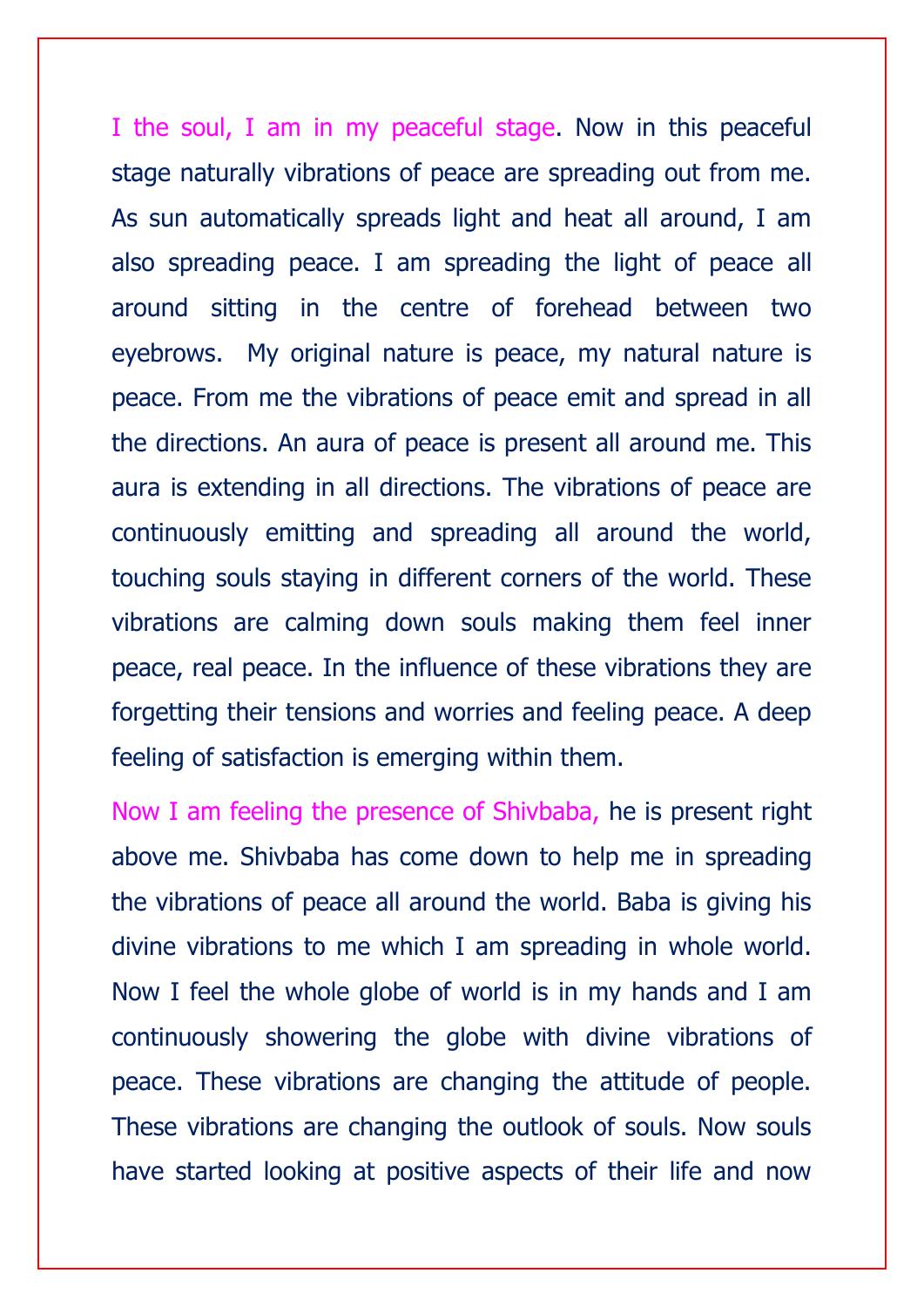they remain satisfied with achievements of their life. These vibrations are increasing the inner strength of souls so that they are able to inculcate divine habits and good qualities in their life. I am under the shower of Shivbaba.

Shivbaba's divine vibrations are coming to me continuously and through me reaching the globe in my hand. These vibrations are very powerful. They have immense power and strength. These vibrations are continuously reaching the globe making all the souls feel inner strength and power. I am peaceful soul sitting in the body of light, I am an angel of peace. Vibrations of peace are continuously emitting from me and reaching the globe in my hand. These vibrations are calming down the souls. In the influence of vibrations of peace, the souls mind chatter is stopping completely and they are experiencing real peace. This peace is full of bliss and so souls are becoming happy also in these vibrations.

I am continuously receiving the light of shivbaba and showering it on the globe. This light of peace is very bright but very cool. I can clearly feel the coolness of these vibrations. These silent waves of peace are now reaching the globe and these waves touch the heart of all the souls filling their heart with pure love, divine love. Shivbaba it is such a great experience to be with you showering divine light to whole world. In the vibrations of peace, all the souls are getting